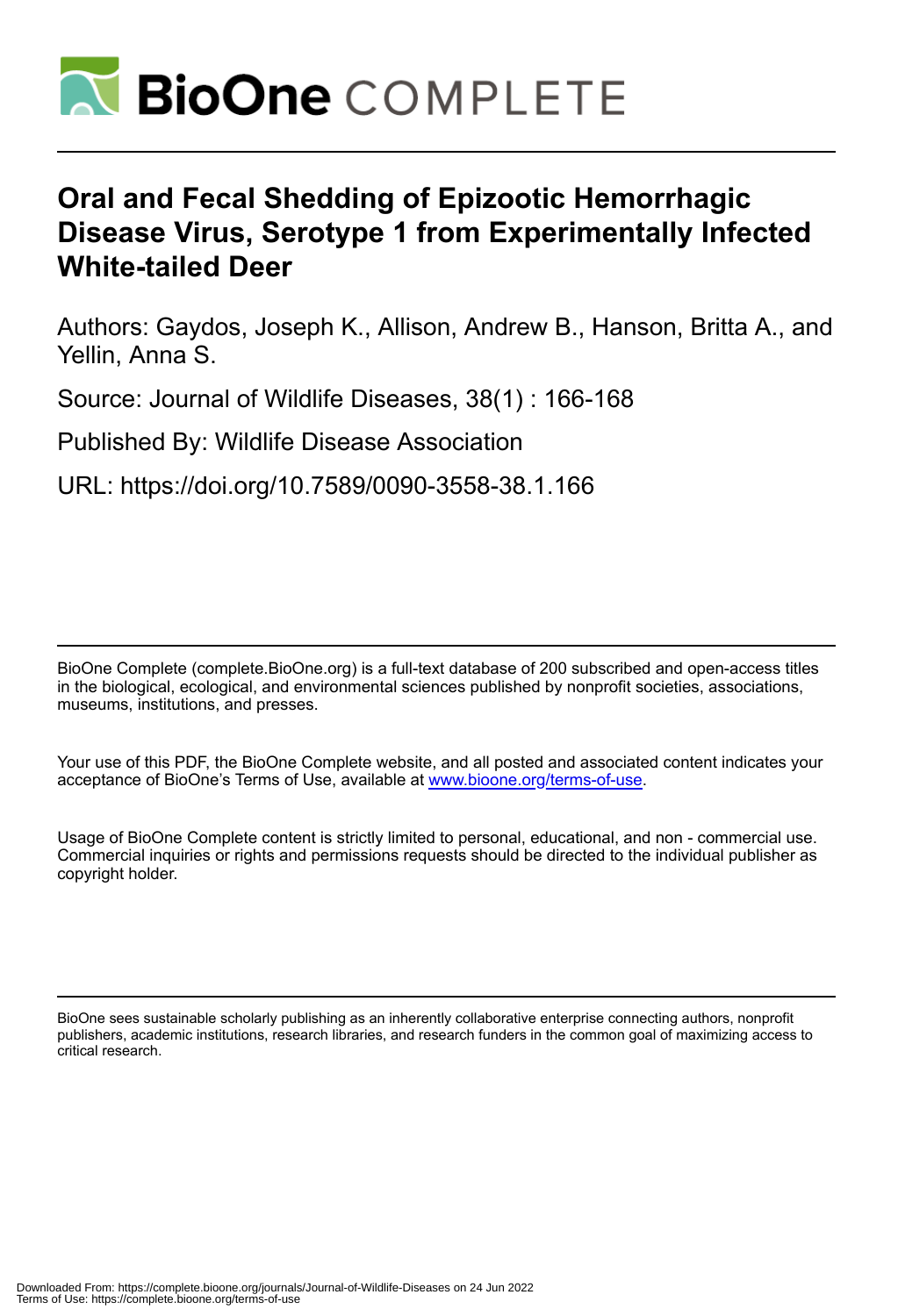## **Oral and Fecal Shedding of Epizootic Hemorrhagic Disease Virus, Serotype 1 from Experimentally Infected White-tailed Deer**

**Joseph K. Gaydos,**1,2,3 **Andrew B. Allison,**<sup>1</sup> **Britta A. Hanson,**<sup>1</sup> **and Anna S. Yellin**1 1 Southeastern Cooperative Wildlife Disease Study, College of Veterinary Medicine, The University of Georgia, Athens, Georgia 30602, USA; 2Present address: Marine Ecosystem Health Program, 982 Deer Harbor Road, Eastsound, Washington 98245, USA; <sup>3</sup> Corresponding author (e-mail: jkgaydos@ucdavis.edu)

ABSTRACT: Epizootic hemorrhagic disease (EHD), one of the most important infectious diseases of white-tailed deer (*Odocoileus virginianus*), is vectored by species of midges in the genus *Culicoides.* Although vector borne, fecal shedding of EHD virus, serotype 2 has been reported from infected deer in a previous study. To evaluate the potential for fecal and oral shedding, oral and rectal swabs were obtained on day 8 post-inoculation from whitetailed deer fawns experimentally infected with EHD virus, serotype 1 (EHDV-1). Eight deer were viremic for EHDV-1; virus was detected in oral swabs from three (38%) and in rectal swabs from four (50%). The ability to isolate EHDV-1 in oral secretions or feces was not dependent on being able to detect clinical disease. These results indicate that in a relatively large proportion of EHDV-1 infected deer, virus can be detected in feces and oral secretions. Although more work is necessary, such shedding may be important in experimental studies or pen situations where deer-to-deer contact is prevalent and intense.

*Key words:* Epizootic hemorrhagic disease virus, EHD, hemorrhagic disease, *Odocoileus virginianus,* viral shedding, white-tailed deer.

Hemorrhagic disease (HD) caused by orbiviruses (Reoviridae) in the epizootic hemorrhagic disease (EHD) virus or bluetongue (BLU) virus serogroups, is one of the most important infectious diseases of white-tailed deer (*Odocoileus virginianus*) (Nettles and Stallknecht, 1992). Although it is known that these viruses are vectored by species of midges of the genus *Culicoides* (Gibbs and Greiner, 1983), previous research has suggested that alternate routes of transmission might exist. Ditchfield et al. (1964) reported isolation of EHD virus, serotype 2 (EHDV-2) from feces from deer orally inoculated with EHDV-2. Orally infected deer were febrile on day 5 to 7 post-inoculation, but other signs of clinical disease were not apparent.

Contact transmission of an unknown serotype of BLU virus between white-tailed deer also has been reported (Thomas and Trainer, 1970). In the apparent absence of arthropods, we recently observed contact transmission with deer experimentally infected with EHDV-2. In this case, seroconversion to EHDV-2 was detected in a negative control deer that was in direct contact with three EHDV-2 infected deer for 31 days. Active surveillance for biting arthropods was not undertaken, but the experimental infection occurred indoors and in October, after the first frost. All four deer were negative for EHD and BLU viruses as well as for antibodies to EHD and BLU viruses at the onset of the experiment. Despite monitoring for viremia and clinical disease every other day, neither was detected in the negative control deer. The objective of this research was to determine if deer experimentally infected with EHD virus, serotype 1 (EHDV-1) shed virus in feces and oral secretions.

Nine, 4- to 6-mo-old white-tailed deer fawns were used in this study. All fawns were negative for antibodies to EHD virus and BLU virus by agar gel immunodiffusion (Veterinary Diagnostic Technology, Inc., Wheatridge, Colorado, USA) and by serum neutralization (Stallknecht et al., 1995). Eight fawns were experimentally infected with 107.1 tissue culture infective doses (TCID<sub>50</sub>) of EHDV-1. Half of the 1 ml inoculum was administered subcutaneously and half intradermally at multiple sites on the neck. The virus used in this study was originally isolated from a blood sample obtained from a clinically ill whitetailed deer from Walton County, Georgia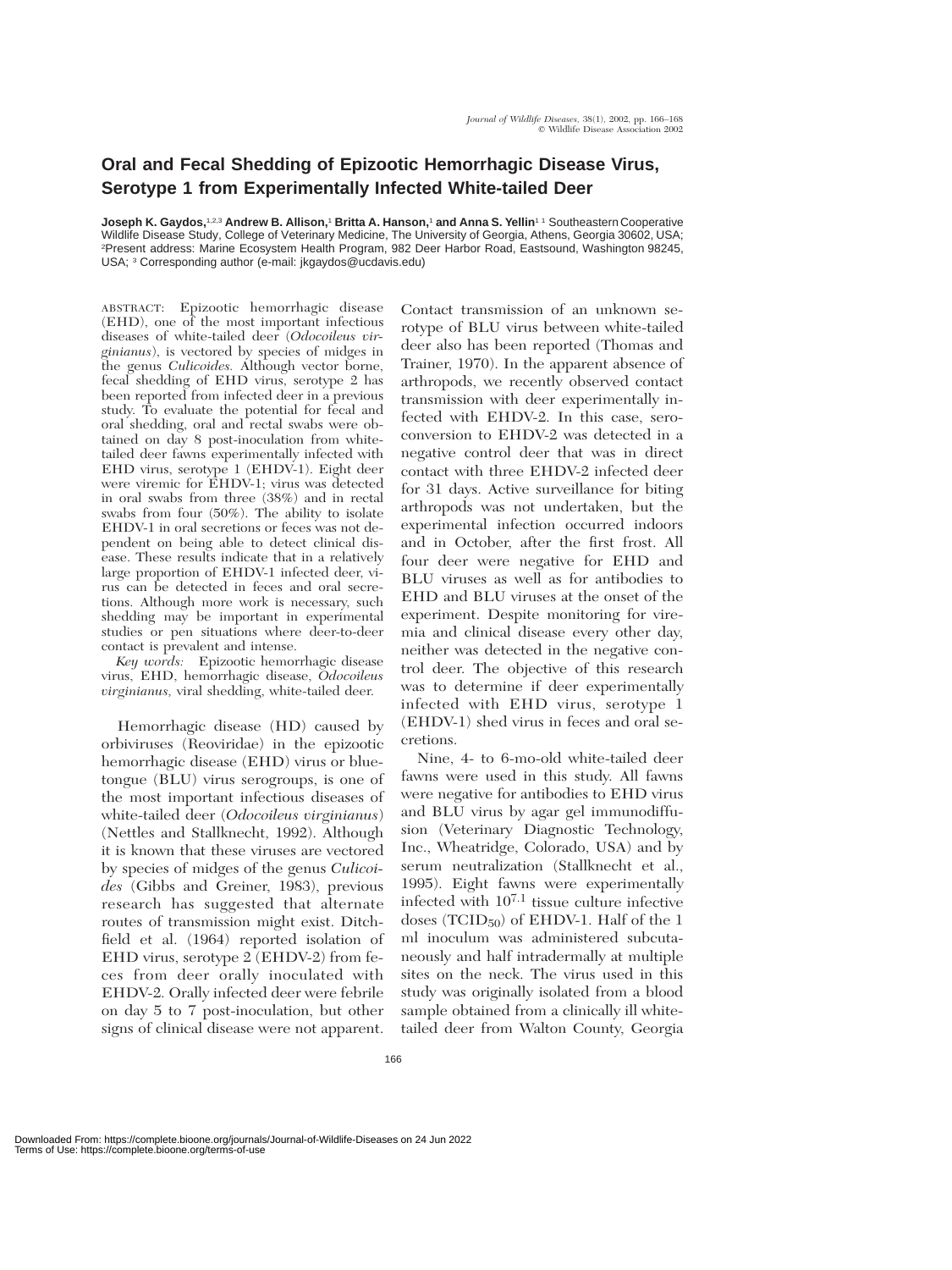(USA) in 1999 and was propagated on baby hamster kidney cells ( $BHK_{21}$  cells) (American Type Culture Collection, Rockville, Maryland, USA). The remaining fawn served as an uninfected control, was housed separately, and was inoculated with 1 ml of minimum essential media (MEM). For inoculation, deer were sedated with approximately 0.5 mg/kg xylazine (Xylazine-100<sup>®</sup>, Butler Company, Columbus, Ohio, USA) intramuscularly (IM). After inoculation sedation was reversed with 2– 5 mg yohimbine (Yobine®, Lloyd Laboratories, Shenandoah, Iowa, USA) administered IM.

On post-inoculation day 8 (PID 8), deer were manually restrained and visually examined for signs of clinical disease. Blood was collected in acid citrate by jugular venipuncture. Oral and rectal swabs (Pur-Wraps®, Hardwood Products Company, Guilford, Maine, USA) were collected and placed into individual vials containing 1 ml of viral transport media consisting of MEM with antibiotics (100,000 units penicillin G, 100 mg streptomycin, 25 mg gentamycin, 50 mg kanamycin, 2.5 mg amphotericin B / ml [SIGMA Chemical Company, St. Louis, Missouri, USA]). Virus isolation from blood was performed as previously described (Quist et al., 1997) using cattle pulmonary artery endothelial (CPAE) cells (American Type Culture Collection). Swab samples were vortexed, centrifuged at 2,880 x G for 5 min, and 100 l of supernatant was inoculated onto  $BHK_{21}$  cells for virus isolation. Viral titers of all blood samples were determined by endpoint titration. All viruses isolated from blood, oral swab, and fecal swab were identified by virus neutralization against all North American EHD virus and BLU virus serotypes as previously described (Quist et al., 1997). All fawns were humanely euthanatized and necropsies were performed on PID 15.

Virus was isolated from the blood of all eight experimentally infected fawns on PID 8 with blood viral titers ranging from  $10^{4.6}$  to  $10^{5.26}$  TCID<sub>50</sub>. Virus was isolated from oral swabs from three (38%) of the fawns and from rectal swabs from four (50%). In total, virus was detected in oral secretions and/or feces in six of eight fawns (75%). The control fawn remained negative on serology and virus isolation.

On PID 8, five of the eight experimentally infected fawns (63%) had clinical signs of hemorrhagic disease ranging from mild depression and erythema of ear pinna and nares to severe depression with congestion of mucous membranes, oral ulceration, and submandibular edema. Virus was detected in fecal or oral swabs from four of five (80%) clinically ill fawns and two of three (67%) fawns with undetectable clinical signs.

These data demonstrate that EHDV-1 infected white-tailed deer may shed virus in feces or oral secretions, or both. The pathogenesis of fecal and oral shedding is unknown, but it may occur via hemorrhage of viremic blood into the gastrointestinal lumen or oral cavity. Although clinical signs were not detected on PID 8 in two fawns in which virus was detected in feces or oral secretions, both of these fawns did exhibit postmortem lesions on necropsy performed on PID 15, suggesting gastrointestinal or oral hemorrhage may have been present on PID 8 and not detected. The fact that virus was detected from feces, oral secretions, or both, in six of eight (75%) infected fawns demonstrates that this type of shedding is not uncommon. The epidemiologic significance of these findings is unclear. However, when viewed in the context of prior reports of oral infection of domestic sheep (Jochim et al., 1965) and white-tailed deer (Ditchfield et al., 1964) with BLU-10 and EHDV-2, respectively, these findings suggest that contact transmission of EHDV-1 could occur via orally ingested virus shed in feces and oral secretions. If contact transmission of EHD and BLU viruses actually occurs it could have considerable implications regarding viral transmission in experimental settings or between penned deer stocked at high densities. To fully evaluate the po